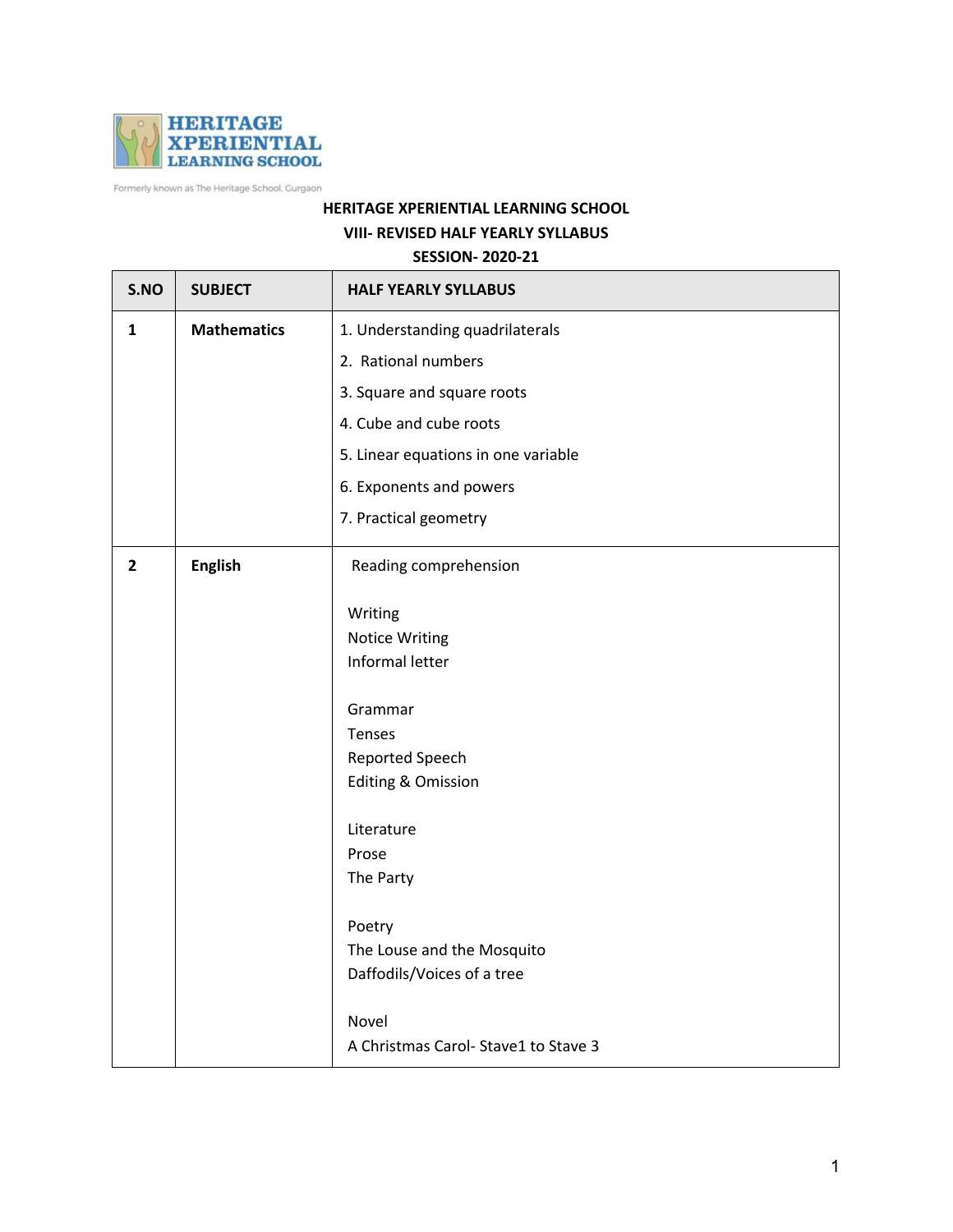| 3 | <b>Science</b> | Pollution of Air and Water<br><b>Combustion and Flame</b><br>Cell - Structure and Functions<br>Micro Organisms<br><b>Force and Pressure</b><br>Friction<br><b>Metals and Non-Metals</b> |
|---|----------------|-----------------------------------------------------------------------------------------------------------------------------------------------------------------------------------------|
| 4 | Hindi          | खंड क – अपठित अवबोधन                                                                                                                                                                    |
|   |                | अपठित गद्यांश                                                                                                                                                                           |
|   |                | खंड – ख (व्याकरण)                                                                                                                                                                       |
|   |                | वर्ण – परिचय (वर्ण विच्छेद, अनुस्वार, अनुनासिक, नुक्ता, 'र' के रूप)                                                                                                                     |
|   |                | शब्द-भंडार (पर्यायवाची शब्द, विलोम शब्द,अनेकार्थी शब्द,                                                                                                                                 |
|   |                | श्रुतिसमभिन्नार्थक शब्द और वाक्यांश के लिए एक शब्द)                                                                                                                                     |
|   |                | संज्ञा और सर्वनाम                                                                                                                                                                       |
|   |                | समास                                                                                                                                                                                    |
|   |                | खंड - ग वसंत भाग - ३ (गद्य)                                                                                                                                                             |
|   |                | लाख की चूड़ियाँ                                                                                                                                                                         |
|   |                | बस की यात्रा                                                                                                                                                                            |
|   |                | चिठ्ठियों की अनूठी दुनिया                                                                                                                                                               |
|   |                | कामचोर                                                                                                                                                                                  |
|   |                | वसंत भाग – ३ (पद्य)                                                                                                                                                                     |
|   |                | दीवानों की हस्ती                                                                                                                                                                        |
|   |                | ध्वनि                                                                                                                                                                                   |
|   |                | यह सबसे कठिन समय नहीं                                                                                                                                                                   |
|   |                |                                                                                                                                                                                         |
|   |                | खंड – घ (रचनात्मक लेखन)                                                                                                                                                                 |
|   |                | अनुच्छेद लेखन<br>औपचारिक पत्र                                                                                                                                                           |
|   |                | चित्र वर्णन                                                                                                                                                                             |
|   |                |                                                                                                                                                                                         |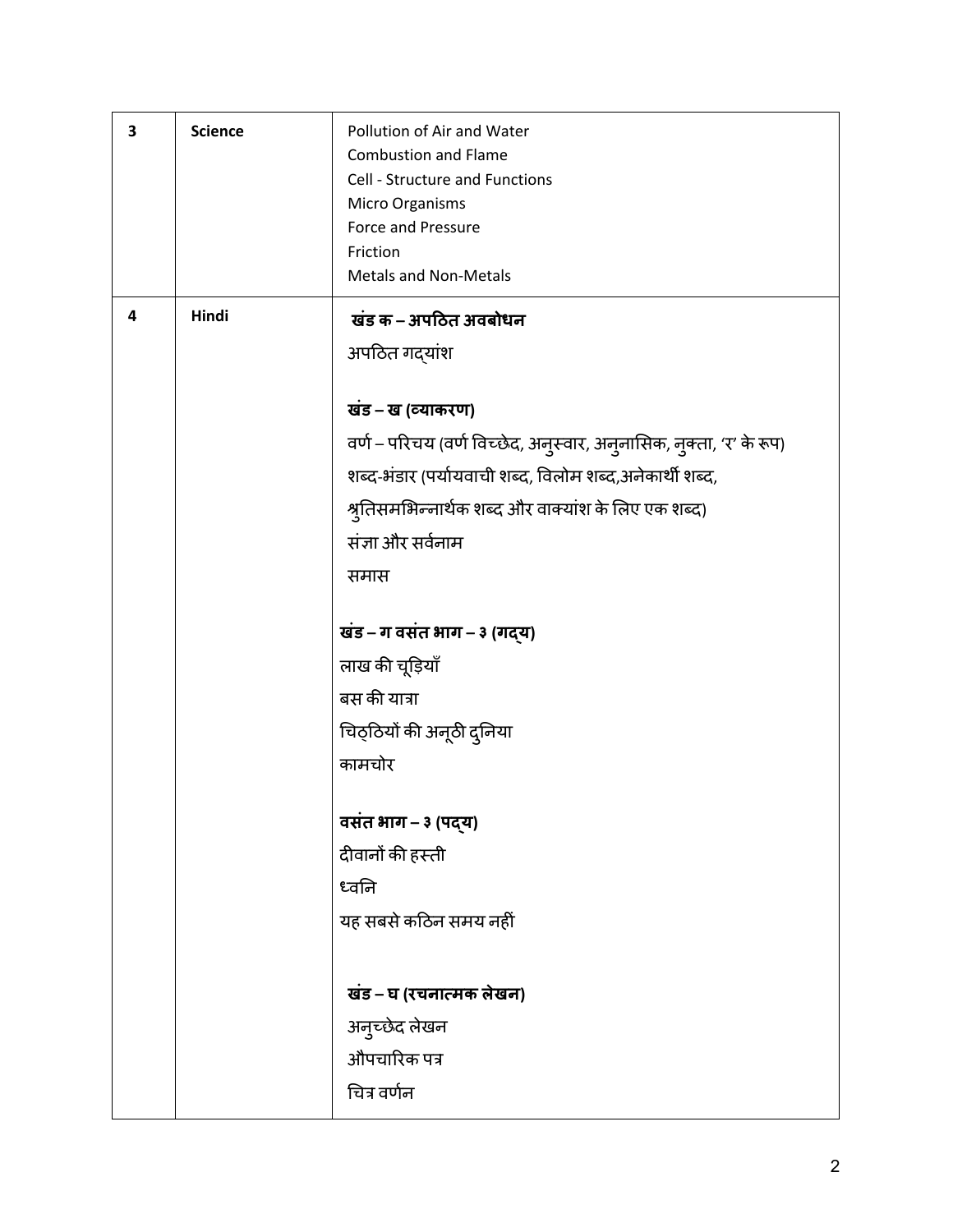| 5 | French                | Section A: Compréhension écrite (10 marks)                                                                                                     |
|---|-----------------------|------------------------------------------------------------------------------------------------------------------------------------------------|
|   |                       | One small text with questions based on the texts (Vocabulary,<br>synonyms, opposites, fill in the blanks, true or false, one-line<br>answers)  |
|   |                       | Section B: Écriture créative : (3x5 = 15 marks)                                                                                                |
|   |                       | Rearranging a recipe using connectors                                                                                                          |
|   |                       | Paragraph writing describing a person, his/her daily routine<br>with time and eating habits using present tense                                |
|   |                       | A small paragraph about future plans (holiday plans, weekend<br>plans, birthday celebration plans etc) using future simple.                    |
|   |                       | 35 marks<br><b>Section C: Compétences grammaticales</b>                                                                                        |
|   |                       | Les verbes pronominaux<br>$\bullet$<br>L'impératif<br>Les prépositions<br>Les articles définis, indéfinis and partitifs                        |
|   |                       | Le présent<br>$\bullet$<br>Le futur simple et le futur proche<br>$\bullet$                                                                     |
|   |                       | Section D: Culture et civilisation : 20 marks                                                                                                  |
|   |                       | Geographie de la France<br>Heures informelle/officielle & Routine<br>Les Repas<br>Les parties du corps                                         |
| 6 | <b>Social Science</b> | 1. How, When and Where<br>2. From Trade to Territory<br>3. The Indian Constitution<br>4. Why do we need a Parliament?<br>5. Earth-Sun Geometry |
|   |                       |                                                                                                                                                |